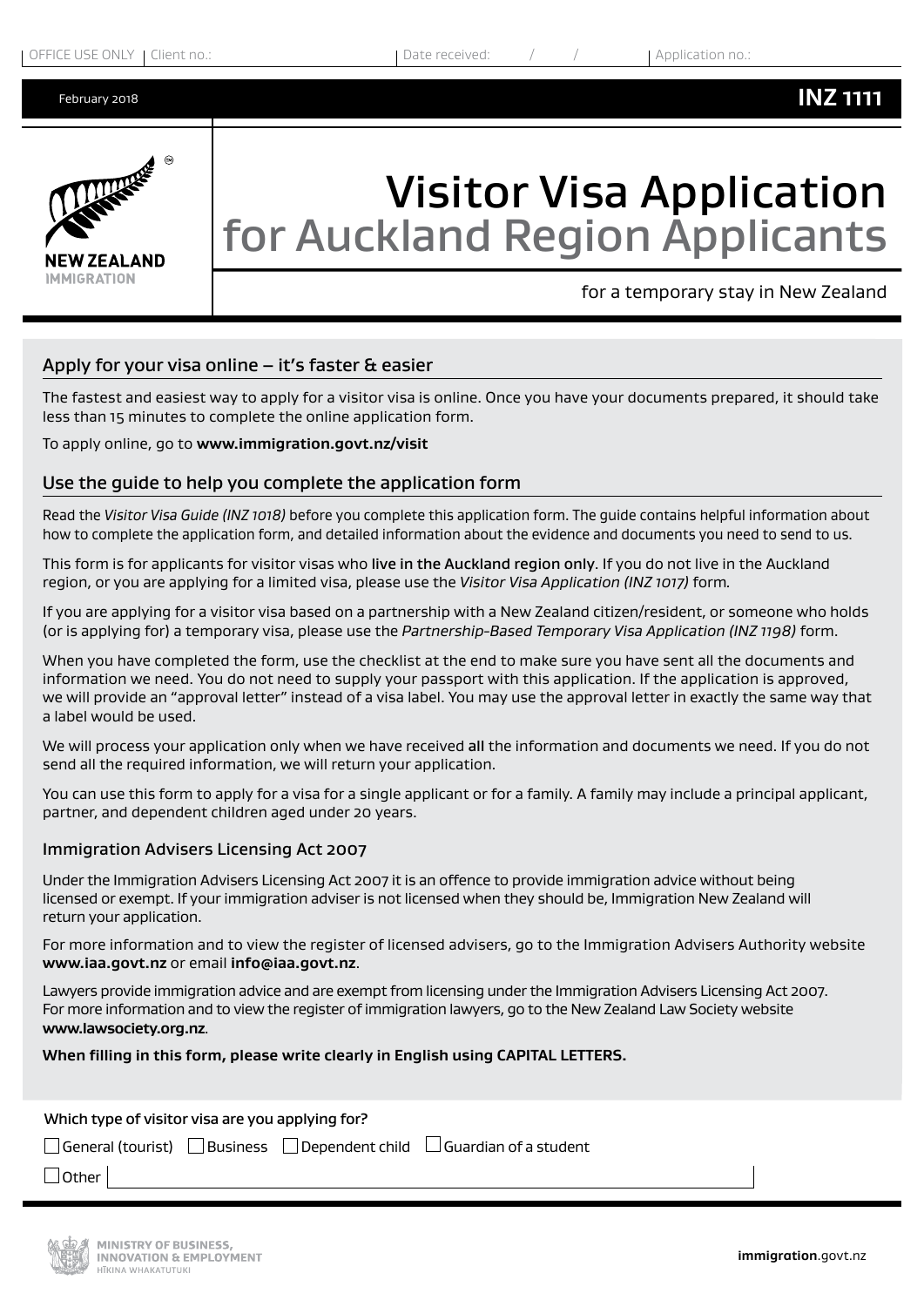|                | <b>Section A</b> Principal applicant's personal details                                                                                                              |  |  |  |  |
|----------------|----------------------------------------------------------------------------------------------------------------------------------------------------------------------|--|--|--|--|
|                | All principal applicants must complete this section.                                                                                                                 |  |  |  |  |
|                | Attach two passport-size photographs of yourself here.<br>The photographs must be less than six months old.<br>Write your full name on the back of both photographs. |  |  |  |  |
| A1             | 4.5cm<br>4.5cm<br>Name as shown in passport                                                                                                                          |  |  |  |  |
|                | Family/last name                                                                                                                                                     |  |  |  |  |
|                | 3.5cm<br>3.5cm<br>Given/first name(s)                                                                                                                                |  |  |  |  |
|                | Preferred title $Mr \Box Mrs \Box Mis \Box Nis \Box Dr \Box Other (please specify)$                                                                                  |  |  |  |  |
| A <sub>3</sub> | Other names you are known by or have ever been known by                                                                                                              |  |  |  |  |
|                | For more information about this question, see 'Completing Sections A, C, and D: Personal details' in the Visitor Visa Guide.                                         |  |  |  |  |
|                | Gender Male Female<br><b>A5</b> Date of birth $\left[\begin{array}{c} 0 & 0 \\ 0 & 1 \end{array}\right]$                                                             |  |  |  |  |
| A6             | Town/city of birth                                                                                                                                                   |  |  |  |  |
|                | Country of birth                                                                                                                                                     |  |  |  |  |
| A7             | Passport details                                                                                                                                                     |  |  |  |  |
|                | Number                                                                                                                                                               |  |  |  |  |
|                | Country<br>Expiry date<br>$101011M1M11Y1Y1Y1Y$                                                                                                                       |  |  |  |  |
|                | For more information about this question, see 'Completing Sections A, C, and D: Personal details' in the Visitor Visa Guide.                                         |  |  |  |  |
|                | Other citizenships you hold                                                                                                                                          |  |  |  |  |
|                | Partnership status<br>Married/in civil union<br>$\,$ Never married/never in civil union<br>Partner/De facto<br>Separated<br>Widowed<br>Divorced<br>J Engaged         |  |  |  |  |
|                | For more information about this question, see 'Completing Sections A, C, and D: Personal details' in the Visitor Visa Guide.                                         |  |  |  |  |
|                | Section B<br><b>Contact details</b>                                                                                                                                  |  |  |  |  |
|                | All principal applicants must complete this section.                                                                                                                 |  |  |  |  |
| В1             | Your residential address and telephone number in your home country                                                                                                   |  |  |  |  |
|                |                                                                                                                                                                      |  |  |  |  |
| O              | Note: We prefer to contact you using email. Please provide your email address if you have one.                                                                       |  |  |  |  |
| Address        |                                                                                                                                                                      |  |  |  |  |
|                |                                                                                                                                                                      |  |  |  |  |
|                | Telephone (daytime)<br>Telephone (evening)                                                                                                                           |  |  |  |  |
|                |                                                                                                                                                                      |  |  |  |  |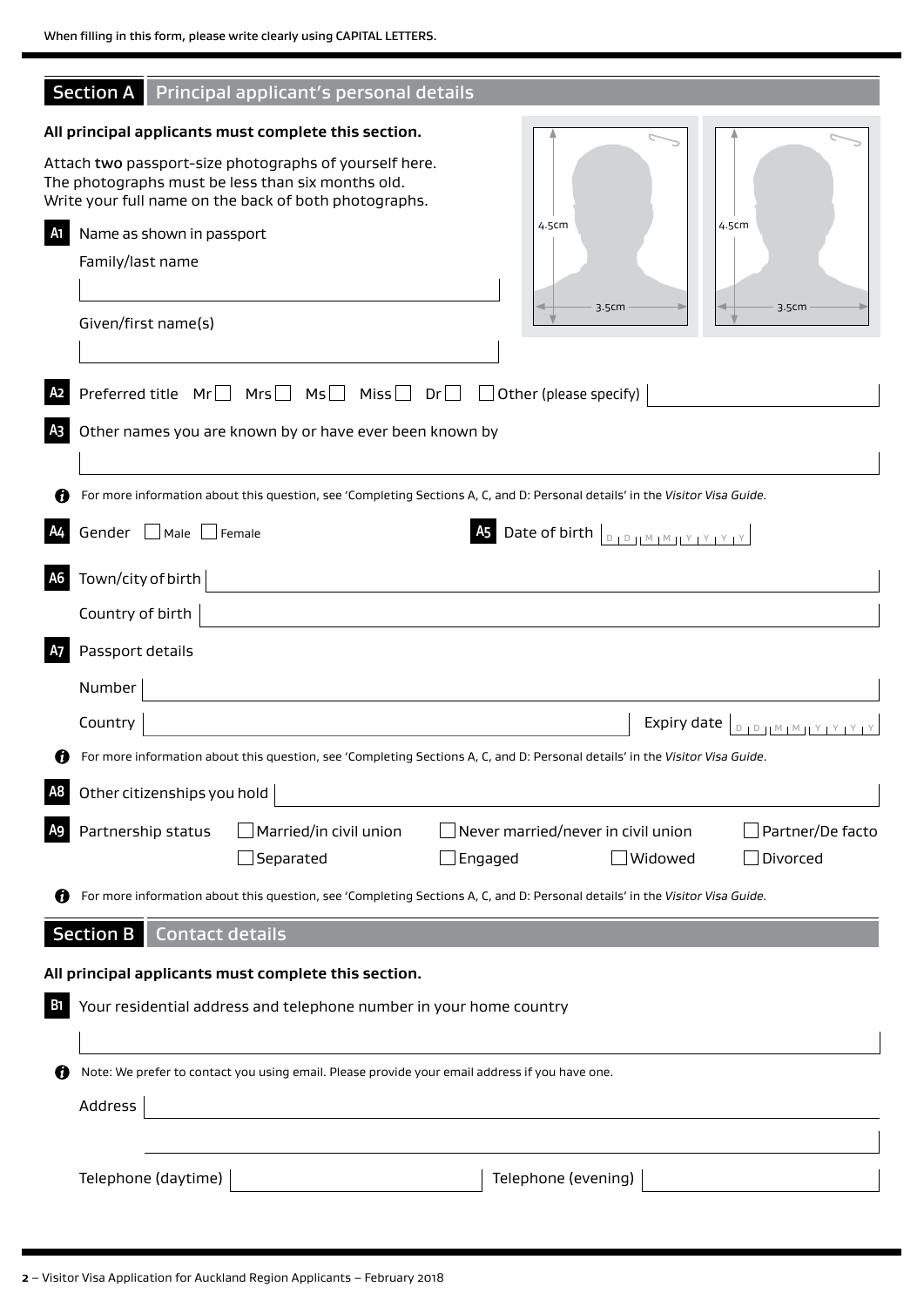| Address<br>Telephone (evening)<br>Telephone (daytime)<br>Email<br>Fax<br>Name and address for communication about this application<br>$\Box$ Same as address at $\boxed{\mathbb{B}^1}$ , or $\boxed{\phantom{a}}$ same as address at $\boxed{\mathbb{B}^2}$ , or $\boxed{\phantom{a}}$ as below<br>Name of contact person<br>Organisation name (if applicable) and address<br>.<br>New Zealand Business Number (for New Zealand Businesses only)<br>For help search: www.nzbn.govt.nz<br>Telephone (evening)  <br>Telephone (daytime)  <br>Fax<br>Email<br>Do you authorise the person stated at $\boxed{B_3}$ to act on your behalf? $\Box$ Yes $\Box$ No<br>Do you authorise all other licensed immigration advisers or persons exempt from licensing who work for the<br>organisation named at $\boxed{B}$ to act on your behalf (if applicable)?<br>$\Box$ Yes Note: the person identified at $ $ B3 $ $ will receive all communication from Immigration New Zealand.<br>NO Only the person indicated at $ B_3 $ may act on my behalf.<br>Have you received immigration advice on this application?<br>You can find a definition of immigration advice at www.immigration.govt.nz/advice.<br>Yes Please make sure that your immigration adviser completes Section J: Immigration adviser's details.<br>$\Box$ No<br>Names and addresses of any friends, relatives, or contacts you have in New Zealand (if applicable).<br>Name<br>Address |
|------------------------------------------------------------------------------------------------------------------------------------------------------------------------------------------------------------------------------------------------------------------------------------------------------------------------------------------------------------------------------------------------------------------------------------------------------------------------------------------------------------------------------------------------------------------------------------------------------------------------------------------------------------------------------------------------------------------------------------------------------------------------------------------------------------------------------------------------------------------------------------------------------------------------------------------------------------------------------------------------------------------------------------------------------------------------------------------------------------------------------------------------------------------------------------------------------------------------------------------------------------------------------------------------------------------------------------------------------------------------------------------------------------------------------------------------|
|                                                                                                                                                                                                                                                                                                                                                                                                                                                                                                                                                                                                                                                                                                                                                                                                                                                                                                                                                                                                                                                                                                                                                                                                                                                                                                                                                                                                                                                |
|                                                                                                                                                                                                                                                                                                                                                                                                                                                                                                                                                                                                                                                                                                                                                                                                                                                                                                                                                                                                                                                                                                                                                                                                                                                                                                                                                                                                                                                |
|                                                                                                                                                                                                                                                                                                                                                                                                                                                                                                                                                                                                                                                                                                                                                                                                                                                                                                                                                                                                                                                                                                                                                                                                                                                                                                                                                                                                                                                |
|                                                                                                                                                                                                                                                                                                                                                                                                                                                                                                                                                                                                                                                                                                                                                                                                                                                                                                                                                                                                                                                                                                                                                                                                                                                                                                                                                                                                                                                |
|                                                                                                                                                                                                                                                                                                                                                                                                                                                                                                                                                                                                                                                                                                                                                                                                                                                                                                                                                                                                                                                                                                                                                                                                                                                                                                                                                                                                                                                |
|                                                                                                                                                                                                                                                                                                                                                                                                                                                                                                                                                                                                                                                                                                                                                                                                                                                                                                                                                                                                                                                                                                                                                                                                                                                                                                                                                                                                                                                |
|                                                                                                                                                                                                                                                                                                                                                                                                                                                                                                                                                                                                                                                                                                                                                                                                                                                                                                                                                                                                                                                                                                                                                                                                                                                                                                                                                                                                                                                |
|                                                                                                                                                                                                                                                                                                                                                                                                                                                                                                                                                                                                                                                                                                                                                                                                                                                                                                                                                                                                                                                                                                                                                                                                                                                                                                                                                                                                                                                |
|                                                                                                                                                                                                                                                                                                                                                                                                                                                                                                                                                                                                                                                                                                                                                                                                                                                                                                                                                                                                                                                                                                                                                                                                                                                                                                                                                                                                                                                |
|                                                                                                                                                                                                                                                                                                                                                                                                                                                                                                                                                                                                                                                                                                                                                                                                                                                                                                                                                                                                                                                                                                                                                                                                                                                                                                                                                                                                                                                |
|                                                                                                                                                                                                                                                                                                                                                                                                                                                                                                                                                                                                                                                                                                                                                                                                                                                                                                                                                                                                                                                                                                                                                                                                                                                                                                                                                                                                                                                |
|                                                                                                                                                                                                                                                                                                                                                                                                                                                                                                                                                                                                                                                                                                                                                                                                                                                                                                                                                                                                                                                                                                                                                                                                                                                                                                                                                                                                                                                |
|                                                                                                                                                                                                                                                                                                                                                                                                                                                                                                                                                                                                                                                                                                                                                                                                                                                                                                                                                                                                                                                                                                                                                                                                                                                                                                                                                                                                                                                |
|                                                                                                                                                                                                                                                                                                                                                                                                                                                                                                                                                                                                                                                                                                                                                                                                                                                                                                                                                                                                                                                                                                                                                                                                                                                                                                                                                                                                                                                |
|                                                                                                                                                                                                                                                                                                                                                                                                                                                                                                                                                                                                                                                                                                                                                                                                                                                                                                                                                                                                                                                                                                                                                                                                                                                                                                                                                                                                                                                |
|                                                                                                                                                                                                                                                                                                                                                                                                                                                                                                                                                                                                                                                                                                                                                                                                                                                                                                                                                                                                                                                                                                                                                                                                                                                                                                                                                                                                                                                |
|                                                                                                                                                                                                                                                                                                                                                                                                                                                                                                                                                                                                                                                                                                                                                                                                                                                                                                                                                                                                                                                                                                                                                                                                                                                                                                                                                                                                                                                |
|                                                                                                                                                                                                                                                                                                                                                                                                                                                                                                                                                                                                                                                                                                                                                                                                                                                                                                                                                                                                                                                                                                                                                                                                                                                                                                                                                                                                                                                |
|                                                                                                                                                                                                                                                                                                                                                                                                                                                                                                                                                                                                                                                                                                                                                                                                                                                                                                                                                                                                                                                                                                                                                                                                                                                                                                                                                                                                                                                |
|                                                                                                                                                                                                                                                                                                                                                                                                                                                                                                                                                                                                                                                                                                                                                                                                                                                                                                                                                                                                                                                                                                                                                                                                                                                                                                                                                                                                                                                |
|                                                                                                                                                                                                                                                                                                                                                                                                                                                                                                                                                                                                                                                                                                                                                                                                                                                                                                                                                                                                                                                                                                                                                                                                                                                                                                                                                                                                                                                |
|                                                                                                                                                                                                                                                                                                                                                                                                                                                                                                                                                                                                                                                                                                                                                                                                                                                                                                                                                                                                                                                                                                                                                                                                                                                                                                                                                                                                                                                |
|                                                                                                                                                                                                                                                                                                                                                                                                                                                                                                                                                                                                                                                                                                                                                                                                                                                                                                                                                                                                                                                                                                                                                                                                                                                                                                                                                                                                                                                |
| Relationship                                                                                                                                                                                                                                                                                                                                                                                                                                                                                                                                                                                                                                                                                                                                                                                                                                                                                                                                                                                                                                                                                                                                                                                                                                                                                                                                                                                                                                   |
| Current employer's name and address and your regular occupation                                                                                                                                                                                                                                                                                                                                                                                                                                                                                                                                                                                                                                                                                                                                                                                                                                                                                                                                                                                                                                                                                                                                                                                                                                                                                                                                                                                |
|                                                                                                                                                                                                                                                                                                                                                                                                                                                                                                                                                                                                                                                                                                                                                                                                                                                                                                                                                                                                                                                                                                                                                                                                                                                                                                                                                                                                                                                |
| New Zealand Business Number (for New Zealand Businesses only)<br>For help search: www.nzbn.govt.nz                                                                                                                                                                                                                                                                                                                                                                                                                                                                                                                                                                                                                                                                                                                                                                                                                                                                                                                                                                                                                                                                                                                                                                                                                                                                                                                                             |
| Occupation                                                                                                                                                                                                                                                                                                                                                                                                                                                                                                                                                                                                                                                                                                                                                                                                                                                                                                                                                                                                                                                                                                                                                                                                                                                                                                                                                                                                                                     |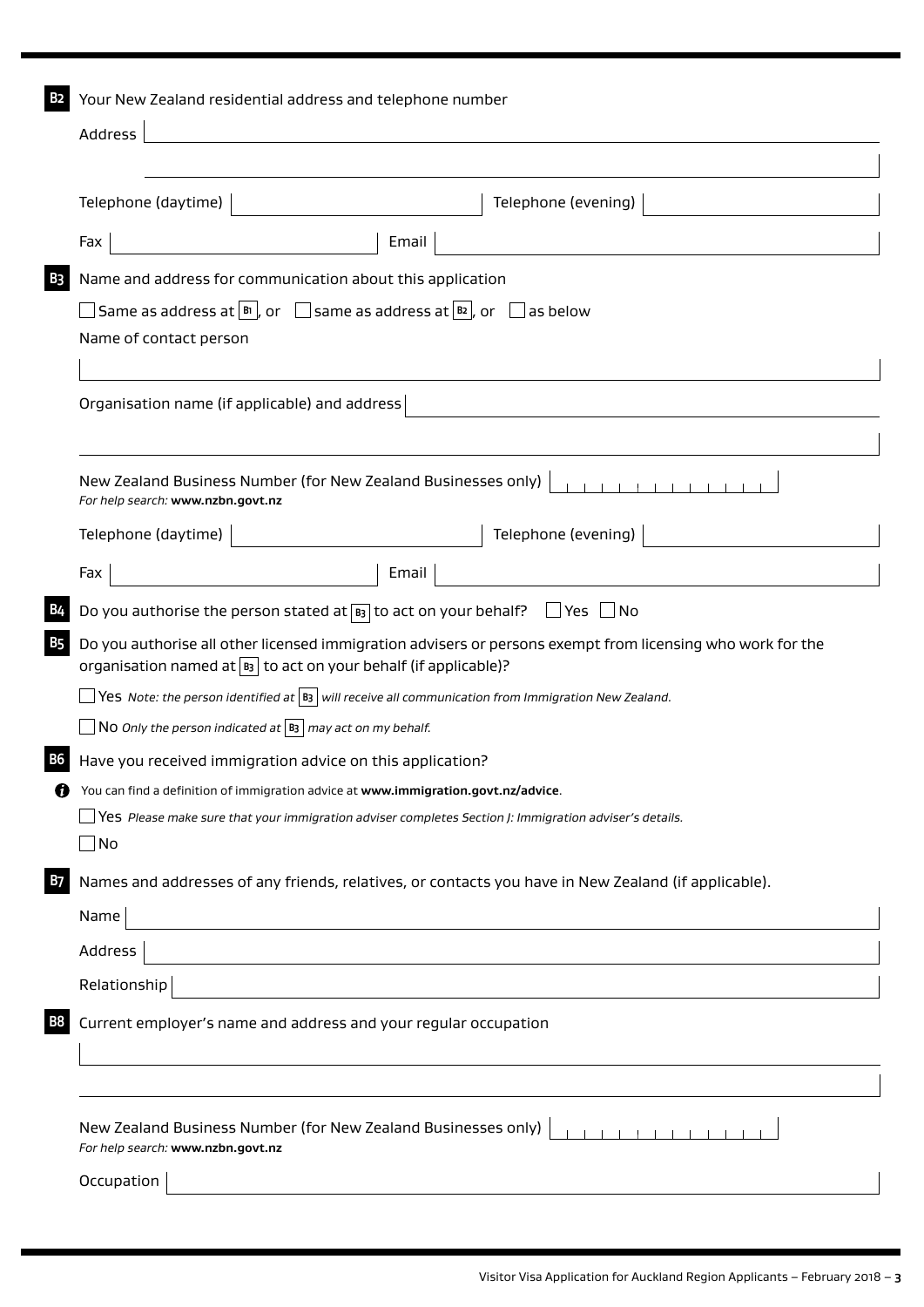**B9** List all previous periods of employment, including self-employment

| Date from (DD/MM/YY) |  | Date to (DD/MM/YY) | Name of employer | Location | Type of work/occupation/job title |
|----------------------|--|--------------------|------------------|----------|-----------------------------------|
|                      |  |                    |                  |          |                                   |
|                      |  |                    |                  |          |                                   |
|                      |  |                    |                  |          |                                   |
|                      |  |                    |                  |          |                                   |
|                      |  |                    |                  |          |                                   |
|                      |  |                    |                  |          |                                   |
|                      |  |                    |                  |          |                                   |
|                      |  |                    |                  |          |                                   |
|                      |  |                    |                  |          |                                   |

### Section C | Partner's personal details

**All principal applicants who have ticked 'Married/in civil union', 'Partner' or 'Engaged' at A9 must complete this section with their partner's personal details, whether or not the partner is included in this application. Attach a photograph of your partner only if they are included in this application.**

For more information about the questions in this section, see 'Completing Sections A, C, and D: Personal details' in the *Visitor Visa Guide.*

Attach two passport-size photographs of your partner here. The photographs must be less than six months old. Write your partner's full name on the back of both photographs.

| Partner's name as shown in passport |
|-------------------------------------|
| Family/last name                    |
|                                     |
| Given/first name(s)                 |
|                                     |
|                                     |



**C2** Other names your partner is known by or has ever been known by

|                | C3 Partner's gender ■ Male Female<br><b>C4</b> Partner's date of birth $\left[ \begin{array}{c} 0 & 0 \end{array} \right]$ |
|----------------|----------------------------------------------------------------------------------------------------------------------------|
|                | $\mathsf{C}_5$ Partner's town/city of birth                                                                                |
|                | Partner's country of birth                                                                                                 |
| C6             | Partner's passport details                                                                                                 |
|                | Number                                                                                                                     |
|                | Country<br>Expiry date $ $                                                                                                 |
| C <sub>7</sub> | Other citizenships your partner holds                                                                                      |
| C8             | Is your partner included in this application? $\Box$ Yes $\Box$ No                                                         |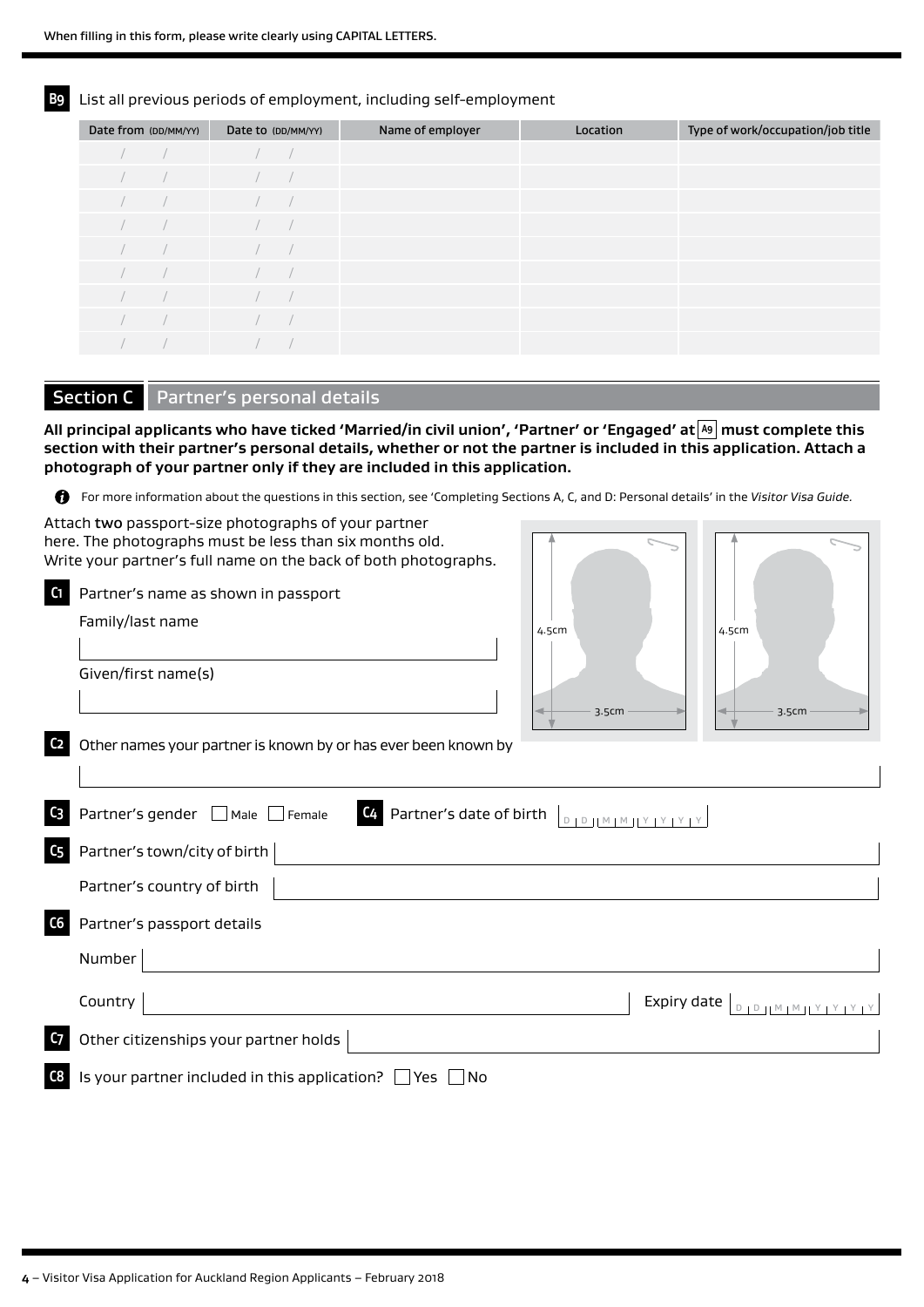### Section D Dependent children's personal details

#### **You must complete this section with the details of each dependent child included in this application.**

For more information about the questions in this section, see 'Completing Sections A, C, and D: Personal details' in the *Visitor Visa Guide*.

|                   | Dependent child one                                                                                                                                                          |                       |             |                                 |
|-------------------|------------------------------------------------------------------------------------------------------------------------------------------------------------------------------|-----------------------|-------------|---------------------------------|
|                   | Attach two passport-size photographs of the child<br>here. The photographs must be less than six months old.<br>Write the child's full name on the back of both photographs. |                       |             |                                 |
| D <sub>1</sub>    | Child's name as shown in passport<br>Family/last name                                                                                                                        | 4.5cm                 |             | 4.5cm                           |
|                   | Given/first name(s)                                                                                                                                                          | 3.5cm                 |             | 3.5cm                           |
| D <sub>2</sub>    | <b>D3</b> Child's date of birth <b>DED JMMMIY PRIM</b><br>Child's gender $\Box$ Male $\Box$ Female                                                                           |                       |             |                                 |
| D4                | Child's country of birth                                                                                                                                                     |                       |             |                                 |
| D5                | Child's passport details                                                                                                                                                     |                       |             |                                 |
|                   | Number                                                                                                                                                                       |                       |             |                                 |
|                   | Country                                                                                                                                                                      |                       | Expiry date | $D D D  M M  M   Y   Y   Y   Y$ |
| D <sub>6</sub>    | Other citizenships child holds                                                                                                                                               |                       |             |                                 |
|                   |                                                                                                                                                                              |                       |             |                                 |
|                   | Dependent child two                                                                                                                                                          |                       |             |                                 |
|                   | Attach two passport-size photographs of the child<br>here. The photographs must be less than six months old.<br>Write the child's full name on the back of both photographs. |                       |             |                                 |
| <b>D7</b>         | Child's name as shown in passport                                                                                                                                            | 4.5cm                 |             | 4.5cm                           |
|                   | Family/last name                                                                                                                                                             |                       |             |                                 |
|                   | Given/first name(s)                                                                                                                                                          | 3.5cm                 |             | 3.5cm                           |
| D8                | D9 Child's date of birth<br>Child's gender $\Box$ Male $[$<br>$\Box$ Female                                                                                                  | $D D M M M T Y Y Y Y$ |             |                                 |
|                   | Child's country of birth                                                                                                                                                     |                       |             |                                 |
|                   | Child's passport details                                                                                                                                                     |                       |             |                                 |
|                   | Number                                                                                                                                                                       |                       |             |                                 |
| D10<br><b>D11</b> | Country                                                                                                                                                                      |                       | Expiry date | 0   0     M   M   Y   Y   Y     |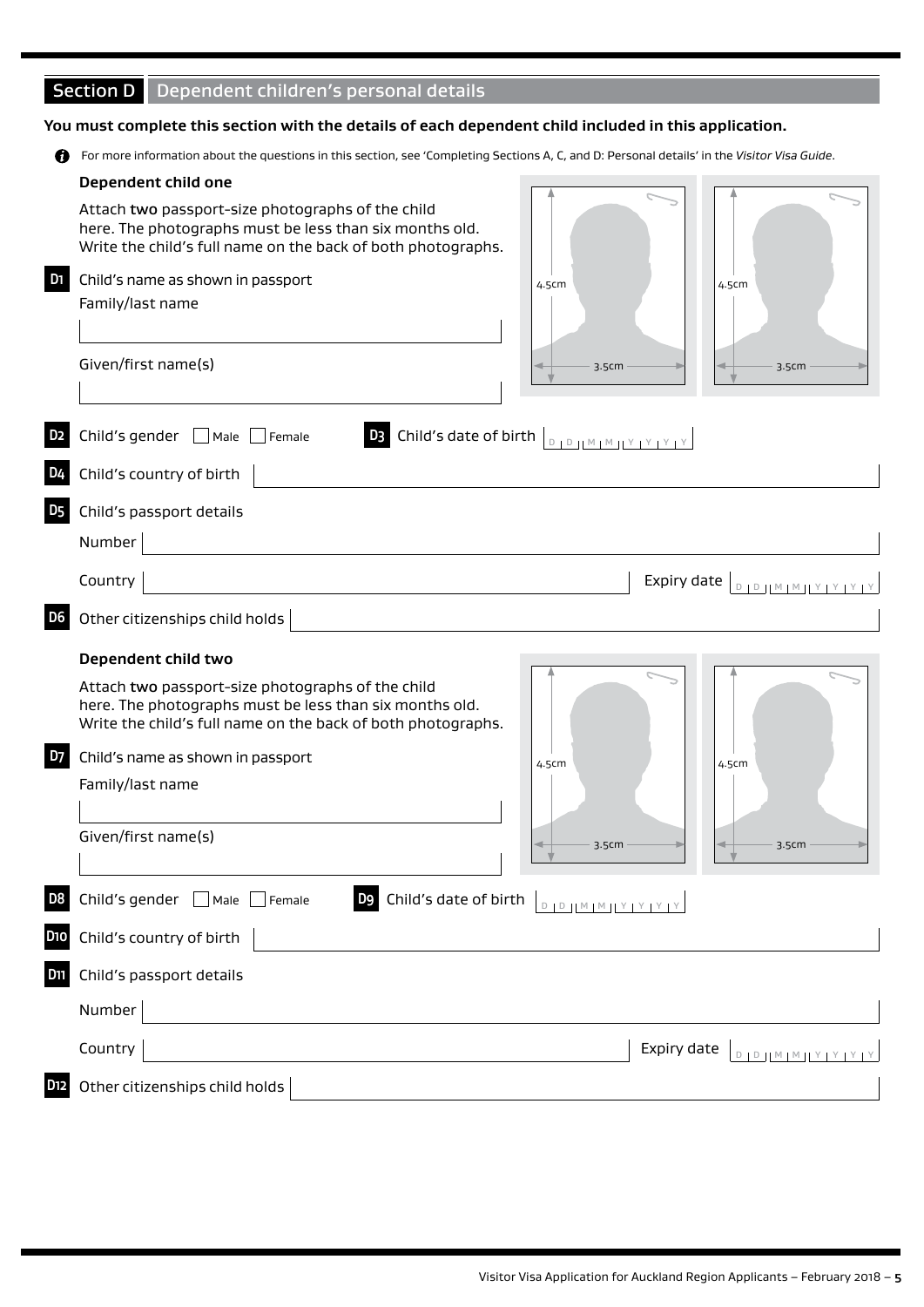| D <sub>13</sub>       | Dependent child three<br>Attach two passport-size photographs of the child<br>here. The photographs must be less than six months old.<br>Write the child's full name on the back of both photographs.<br>Child's name as shown in passport<br>Family/last name<br>Given/first name(s)                                                                                                                          | 4.5cm<br>3.5cm |             | 4.5cm<br>3.5cm                                           |
|-----------------------|----------------------------------------------------------------------------------------------------------------------------------------------------------------------------------------------------------------------------------------------------------------------------------------------------------------------------------------------------------------------------------------------------------------|----------------|-------------|----------------------------------------------------------|
| D <sub>14</sub>       | Child's gender $\Box$ Male $\Box$ Female                                                                                                                                                                                                                                                                                                                                                                       |                |             |                                                          |
| <b>D<sub>15</sub></b> | Child's date of birth $\left\lfloor \frac{D}{D} \right\rfloor \left\lfloor \frac{M}{M} \right\rfloor \left\lfloor \frac{N}{M} \right\rfloor \left\lfloor \frac{N}{M} \right\rfloor \left\lfloor \frac{N}{M} \right\rfloor \left\lfloor \frac{N}{M} \right\rfloor \left\lfloor \frac{N}{M} \right\rfloor \left\lfloor \frac{N}{M} \right\rfloor$                                                                |                |             |                                                          |
| D <sub>16</sub>       | Child's country of birth                                                                                                                                                                                                                                                                                                                                                                                       |                |             |                                                          |
| D17                   | Child's passport details                                                                                                                                                                                                                                                                                                                                                                                       |                |             |                                                          |
|                       | Number                                                                                                                                                                                                                                                                                                                                                                                                         |                |             |                                                          |
|                       | Country                                                                                                                                                                                                                                                                                                                                                                                                        |                | Expiry date | $D + D + H \times H \times H \times H \times H \times H$ |
| D <sub>1</sub> 8      | Other citizenships child holds                                                                                                                                                                                                                                                                                                                                                                                 |                |             |                                                          |
|                       | Dependent child four                                                                                                                                                                                                                                                                                                                                                                                           |                |             |                                                          |
|                       | Attach two passport-size photographs of the child<br>here. The photographs must be less than six months old.<br>Write the child's full name on the back of both photographs.                                                                                                                                                                                                                                   |                |             |                                                          |
| D <sub>19</sub>       | Child's name as shown in passport<br>Family/last name                                                                                                                                                                                                                                                                                                                                                          | 4.5cm          |             | 4.5cm                                                    |
|                       | Given/first name(s)                                                                                                                                                                                                                                                                                                                                                                                            | 3.5cm          |             | 3.5cm                                                    |
| D <sub>20</sub>       | Child's gender ■ Male ■ Female                                                                                                                                                                                                                                                                                                                                                                                 |                |             |                                                          |
| D <sub>21</sub>       | Child's date of birth $\left[\begin{array}{c c} 0 & 0 & \text{if } 0 & \text{if } 0 & \text{if } 0 & \text{if } 0 & \text{if } 0 & \text{if } 0 & \text{if } 0 & \text{if } 0 & \text{if } 0 & \text{if } 0 & \text{if } 0 & \text{if } 0 & \text{if } 0 & \text{if } 0 & \text{if } 0 & \text{if } 0 & \text{if } 0 & \text{if } 0 & \text{if } 0 & \text{if } 0 & \text{if } 0 & \text{if } 0 & \text{if } $ |                |             |                                                          |
| <b>D22</b>            | Child's country of birth                                                                                                                                                                                                                                                                                                                                                                                       |                |             |                                                          |
| D23                   | Child's passport number                                                                                                                                                                                                                                                                                                                                                                                        |                |             |                                                          |
|                       | Country                                                                                                                                                                                                                                                                                                                                                                                                        |                | Expiry date | $D + D + M + M + Y + Y + Y + Y$                          |
| D <sub>24</sub>       | Other citizenships child holds                                                                                                                                                                                                                                                                                                                                                                                 |                |             |                                                          |
|                       |                                                                                                                                                                                                                                                                                                                                                                                                                |                |             |                                                          |
|                       | Continue on a separate sheet of paper if necessary.                                                                                                                                                                                                                                                                                                                                                            |                |             |                                                          |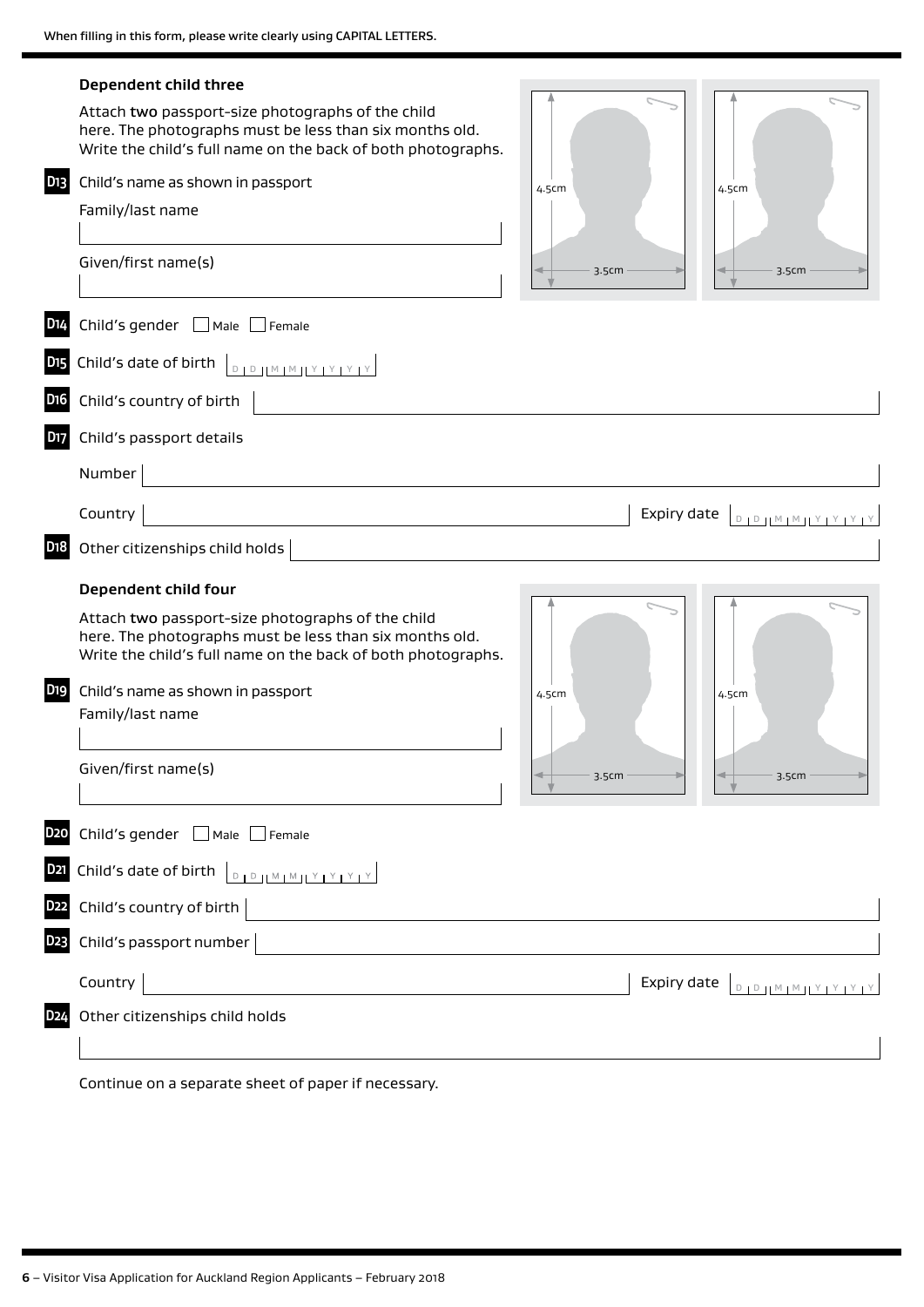## Section E | Health

|                | All principal applicants must complete this section.                                                                                                                                                                                                                                                                                                                                                                                                 |  |  |  |  |
|----------------|------------------------------------------------------------------------------------------------------------------------------------------------------------------------------------------------------------------------------------------------------------------------------------------------------------------------------------------------------------------------------------------------------------------------------------------------------|--|--|--|--|
| Ø              | For more information about this question, see 'Completing Section E: Health' in the Visitor Visa Guide.                                                                                                                                                                                                                                                                                                                                              |  |  |  |  |
| E1             | Do you or any person included in this application have tuberculosis (TB)? $\Box$ Yes <i>Provide details</i> $\Box$ No                                                                                                                                                                                                                                                                                                                                |  |  |  |  |
| E <sub>2</sub> | Do you or any person included in this application have any medical condition that requires, or may require, one of<br>the following during your stay in New Zealand?<br>• Renal dialysis<br>$\Box$ Yes $\Box$ No<br>• Hospital care<br>$\Box$ Yes $\Box$ No<br>• Residential care Yes No<br>Residential care is defined as in-patient care for people with psychiatric, sensory or intellectual disabilities or live-<br>in facilities for the aged. |  |  |  |  |
| E <sub>3</sub> | If you have answered Yes to any of the questions in $E_2$ , provide details.                                                                                                                                                                                                                                                                                                                                                                         |  |  |  |  |
|                |                                                                                                                                                                                                                                                                                                                                                                                                                                                      |  |  |  |  |
| E4             | Are you or any person included in this application pregnant?                                                                                                                                                                                                                                                                                                                                                                                         |  |  |  |  |
|                | $Go$ to $E_5$<br>$\Box$ No Go to E6                                                                                                                                                                                                                                                                                                                                                                                                                  |  |  |  |  |
| E <sub>5</sub> | If the applicant who is pregnant intends to give birth in New Zealand, please indicate how the cost of maternity<br>health services will be paid for and provide the relevant evidence.                                                                                                                                                                                                                                                              |  |  |  |  |
|                | Not applicable as the applicant who is pregnant does not intend to give birth in New Zealand.                                                                                                                                                                                                                                                                                                                                                        |  |  |  |  |
|                | The applicant who is pregnant is, or will be eligible for publicly-funded maternity health services and has<br>provided evidence of her eligibility.                                                                                                                                                                                                                                                                                                 |  |  |  |  |
|                | The applicant who is pregnant will cover the cost of maternity health services and has attached copies (not<br>originals) that they have at least NZ\$9000 of funds available.                                                                                                                                                                                                                                                                       |  |  |  |  |
|                | The sponsor of the applicant who is pregnant has quaranteed to cover the cost and a completed Sponsorship<br>Form for Temporary Entry (INZ 1025) is attached.                                                                                                                                                                                                                                                                                        |  |  |  |  |
|                | Medical certificates you must provide                                                                                                                                                                                                                                                                                                                                                                                                                |  |  |  |  |
|                | Select the appropriate option to indicate whether you and the other people included in this application are required<br>to provide medical certificates. Medical certificates must be less than three months old when you submit them to<br>Immigration New Zealand.                                                                                                                                                                                 |  |  |  |  |
| E6             | Will you be in New Zealand for more than six months in total?                                                                                                                                                                                                                                                                                                                                                                                        |  |  |  |  |
|                | $\Box$ Yes You may have to provide a General Medical Certificate (INZ 1007) or Chest X-ray Certificate (INZ 1096) if indicated at $\vert$ E $\vert$ .<br>No You do not have to provide a chest X-ray certificate or a medical certificate. Go to Section F: Character.                                                                                                                                                                               |  |  |  |  |
| E7             | How long do you intend to stay in New Zealand? If you are in New Zealand, this includes time you have already<br>spent here.                                                                                                                                                                                                                                                                                                                         |  |  |  |  |
|                | More than six months but not more than 12 months. You must provide a Chest X-ray Certificate (INZ 1096) if you are from a<br>place that is not listed as having a low incidence of tuberculosis. See notes below $\left  \frac{188}{160}\right $ , then go to $\left  59\right $ .                                                                                                                                                                   |  |  |  |  |
|                | More than 12 months. You must provide a General Medical Certificate (INZ 1007) and a Chest X-ray Certificate (INZ 1096).                                                                                                                                                                                                                                                                                                                             |  |  |  |  |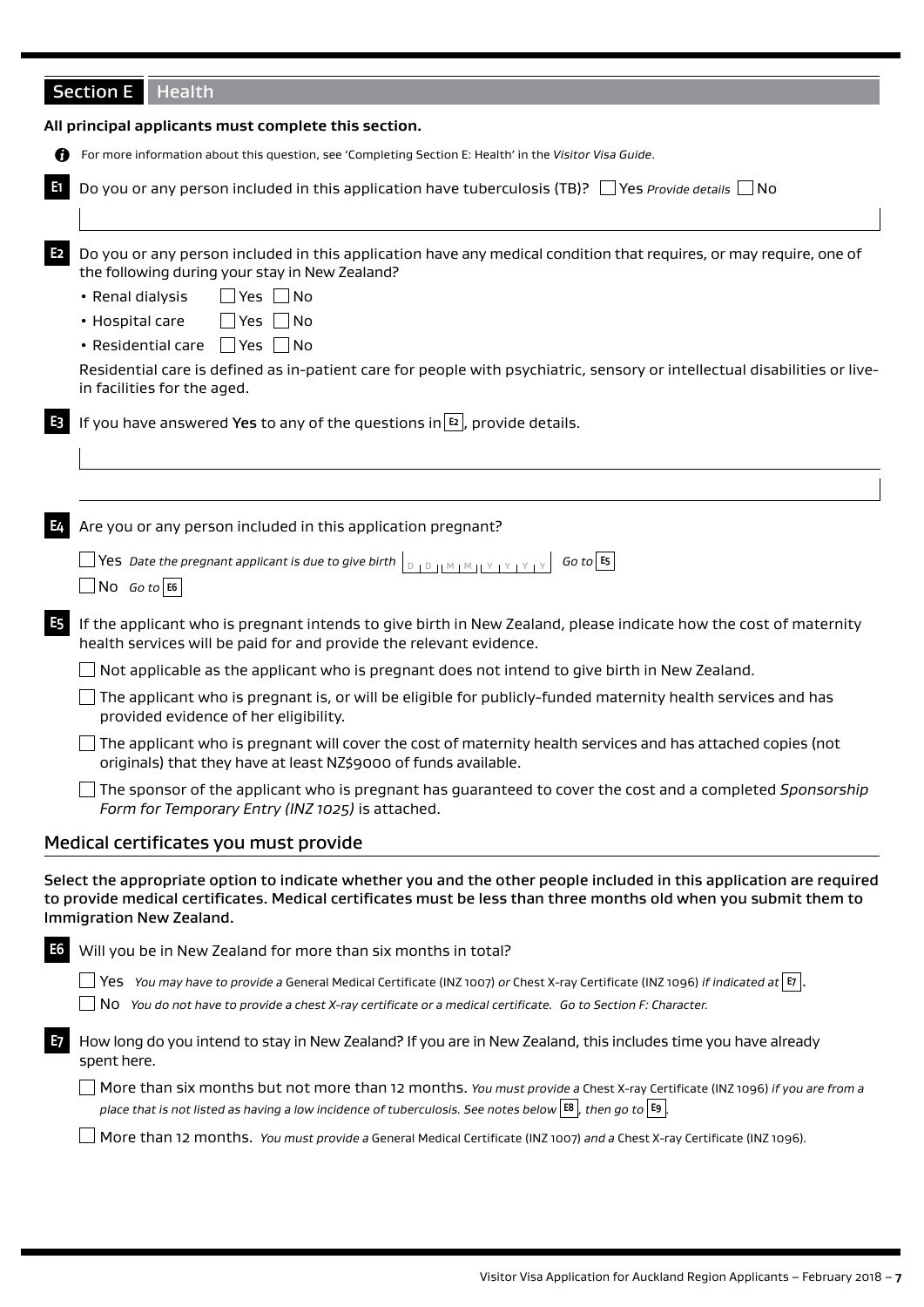| E8                                                                  | Are you applying for a visitor visa as the dependent child of a New Zealand citizen or resident?                                                                                                                                                                                                                                                                                                                                                                                                                                                                                                                                                                                                                                                                                                                                                                                                                                                                                                              |  |  |  |  |  |
|---------------------------------------------------------------------|---------------------------------------------------------------------------------------------------------------------------------------------------------------------------------------------------------------------------------------------------------------------------------------------------------------------------------------------------------------------------------------------------------------------------------------------------------------------------------------------------------------------------------------------------------------------------------------------------------------------------------------------------------------------------------------------------------------------------------------------------------------------------------------------------------------------------------------------------------------------------------------------------------------------------------------------------------------------------------------------------------------|--|--|--|--|--|
|                                                                     | Yes You may be able to provide a Limited Medical Certificate (INZ 1201) rather than a General Medical Certificate (INZ 1007).                                                                                                                                                                                                                                                                                                                                                                                                                                                                                                                                                                                                                                                                                                                                                                                                                                                                                 |  |  |  |  |  |
|                                                                     | Refer to the Visitor Visa Guide (INZ 1018) for further information. See notes below, then go to $ E9 $ .                                                                                                                                                                                                                                                                                                                                                                                                                                                                                                                                                                                                                                                                                                                                                                                                                                                                                                      |  |  |  |  |  |
| NO See notes below, then go to $\left  \mathbf{E} \right $          |                                                                                                                                                                                                                                                                                                                                                                                                                                                                                                                                                                                                                                                                                                                                                                                                                                                                                                                                                                                                               |  |  |  |  |  |
|                                                                     | Notes:<br>Refer to Completing Section E: Health in the Visitor Visa Guide (INZ 1018) for the 'List of countries, areas and territories with a low<br>incidence of tuberculosis'.<br>Pregnant women and children under the age of 11 are not required to have an X-ray, unless a special report is required.<br>You do not need to provide a chest X-ray certificate if you have provided one which was issued less than 36 months ago, with a previous<br>Immigration New Zealand application, unless your health has deteriorated since your previous certificate was issued, or unless you have<br>spent six consecutive months since your previous certificate was issued, in a place not listed as having a low incidence of tuberculosis.<br>You do not need to provide a medical certificate if you have provided one which was issued less than 36 months ago, with a previous<br>Immigration New Zealand application, unless your health has deteriorated since your previous certificate was issued. |  |  |  |  |  |
| E9                                                                  | Tick the option below which applies to you:                                                                                                                                                                                                                                                                                                                                                                                                                                                                                                                                                                                                                                                                                                                                                                                                                                                                                                                                                                   |  |  |  |  |  |
|                                                                     | I am required to provide both a Chest X-ray Certificate (INZ 1096) and a General Medical Certificate (INZ 1007)<br>or a Limited Medical Certificate (INZ 1201). Go to E10.                                                                                                                                                                                                                                                                                                                                                                                                                                                                                                                                                                                                                                                                                                                                                                                                                                    |  |  |  |  |  |
|                                                                     | I am only required to provide a Chest X-ray Certificate (INZ 1096) because:                                                                                                                                                                                                                                                                                                                                                                                                                                                                                                                                                                                                                                                                                                                                                                                                                                                                                                                                   |  |  |  |  |  |
|                                                                     | I am staying between six to 12 months and I am from, or have visited for more than three months, a place<br>that is not listed as having a low incidence of tuberculosis, Go to $\vert$ to $\vert$ or                                                                                                                                                                                                                                                                                                                                                                                                                                                                                                                                                                                                                                                                                                                                                                                                         |  |  |  |  |  |
|                                                                     | I have previously provided a chest X-ray certificate; however:                                                                                                                                                                                                                                                                                                                                                                                                                                                                                                                                                                                                                                                                                                                                                                                                                                                                                                                                                |  |  |  |  |  |
|                                                                     | it was dated by the radiologist more than 36 months ago, however: it was dated by the radiologist more<br>than 36 months ago Go to $\vert$ E10 $\vert$ or                                                                                                                                                                                                                                                                                                                                                                                                                                                                                                                                                                                                                                                                                                                                                                                                                                                     |  |  |  |  |  |
| my health has deteriorated since my last certificate was issued, or |                                                                                                                                                                                                                                                                                                                                                                                                                                                                                                                                                                                                                                                                                                                                                                                                                                                                                                                                                                                                               |  |  |  |  |  |
|                                                                     | I have spent six consecutive months since my previous certificate was issued, in a place not listed as<br>having a low incidence of tuberculosis. Go to $ \text{Evo} $ .                                                                                                                                                                                                                                                                                                                                                                                                                                                                                                                                                                                                                                                                                                                                                                                                                                      |  |  |  |  |  |
|                                                                     | I am required to provide a Chest X-ray Certificate (INZ 1096), however, as I am pregnant or under 11 years of<br>age, I am not required to have an X-ray; and:                                                                                                                                                                                                                                                                                                                                                                                                                                                                                                                                                                                                                                                                                                                                                                                                                                                |  |  |  |  |  |
|                                                                     | I am not required to provide a General Medical Certificate (INZ 1007) at this stage; or                                                                                                                                                                                                                                                                                                                                                                                                                                                                                                                                                                                                                                                                                                                                                                                                                                                                                                                       |  |  |  |  |  |
|                                                                     | I have therefore provided only a General Medical Certificate (INZ 1007). Go to $\left \tan\theta\right $ .                                                                                                                                                                                                                                                                                                                                                                                                                                                                                                                                                                                                                                                                                                                                                                                                                                                                                                    |  |  |  |  |  |
|                                                                     | I attach only a General Medical Certificate (INZ 1007) or a Limited Medical Certificate (INZ 1201) because I have<br>previously provided a medical certificate, however:                                                                                                                                                                                                                                                                                                                                                                                                                                                                                                                                                                                                                                                                                                                                                                                                                                      |  |  |  |  |  |
|                                                                     | it was dated by the medical examiner more than 36 months ago; or                                                                                                                                                                                                                                                                                                                                                                                                                                                                                                                                                                                                                                                                                                                                                                                                                                                                                                                                              |  |  |  |  |  |
|                                                                     | my health has deteriorated since my last certificate was issued. Go to $\vert$ E10                                                                                                                                                                                                                                                                                                                                                                                                                                                                                                                                                                                                                                                                                                                                                                                                                                                                                                                            |  |  |  |  |  |
|                                                                     | I do not have to provide a Chest X-ray Certificate (INZ 1096) and either a General Medical Certificate (INZ 1007)<br>or a Limited Medical Certificate (INZ 1201) at this stage because:                                                                                                                                                                                                                                                                                                                                                                                                                                                                                                                                                                                                                                                                                                                                                                                                                       |  |  |  |  |  |
|                                                                     | I have provided a medical certificate and chest X-ray certificate which were issued less than 36 months ago,<br>with a previous Immigration New Zealand application; and                                                                                                                                                                                                                                                                                                                                                                                                                                                                                                                                                                                                                                                                                                                                                                                                                                      |  |  |  |  |  |
| my health has not deteriorated; and<br>$\bullet$                    |                                                                                                                                                                                                                                                                                                                                                                                                                                                                                                                                                                                                                                                                                                                                                                                                                                                                                                                                                                                                               |  |  |  |  |  |
|                                                                     | I have not spent six consecutive months in a place which is not listed as having a low incidence of<br>tuberculosis since my previous certificate was issued. Go to Section F: Character.                                                                                                                                                                                                                                                                                                                                                                                                                                                                                                                                                                                                                                                                                                                                                                                                                     |  |  |  |  |  |
| -10                                                                 | Tick the option that applies to you: Is a physician submitting your medical and/or chest X-ray certificate to<br>Immigration New Zealand on your behalf?                                                                                                                                                                                                                                                                                                                                                                                                                                                                                                                                                                                                                                                                                                                                                                                                                                                      |  |  |  |  |  |
|                                                                     | Yes Has your physician supplied you with an eMedical Reference Code (NZER)?                                                                                                                                                                                                                                                                                                                                                                                                                                                                                                                                                                                                                                                                                                                                                                                                                                                                                                                                   |  |  |  |  |  |
|                                                                     | Yes Enter your eMedical Reference Code here:                                                                                                                                                                                                                                                                                                                                                                                                                                                                                                                                                                                                                                                                                                                                                                                                                                                                                                                                                                  |  |  |  |  |  |
|                                                                     | NO Enter the name of the clinic that is submitting your health information:                                                                                                                                                                                                                                                                                                                                                                                                                                                                                                                                                                                                                                                                                                                                                                                                                                                                                                                                   |  |  |  |  |  |
|                                                                     | NO If the physician has returned the medical and/or chest X-ray certificate to you, then you will need to submit these with your<br>visa application.                                                                                                                                                                                                                                                                                                                                                                                                                                                                                                                                                                                                                                                                                                                                                                                                                                                         |  |  |  |  |  |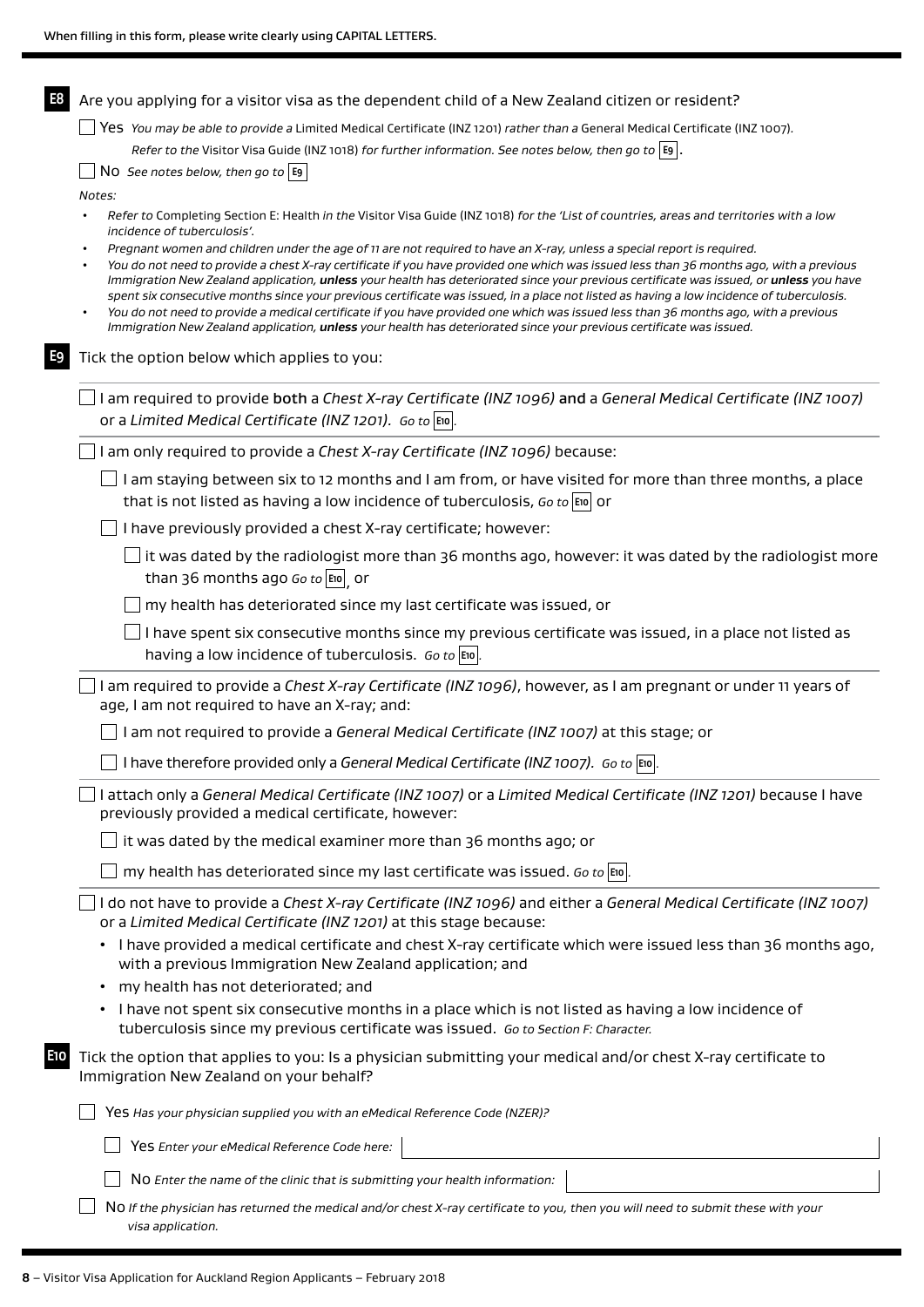|  | <b>Section F</b> Character |
|--|----------------------------|
|--|----------------------------|

|                | All principal applicants must complete this section.                                                                                                                                                                                                                                                                     |
|----------------|--------------------------------------------------------------------------------------------------------------------------------------------------------------------------------------------------------------------------------------------------------------------------------------------------------------------------|
| m              | For more information about the questions in this section, see 'Completing Section F: Character' in the Visitor Visa Guide.                                                                                                                                                                                               |
| F1.            | Have you, or anyone included in this application, been convicted at any time of any offence, including any driving<br>offence? Please note that this includes any conviction(s) outside of New Zealand subsequently cleared or wiped by 'clean slate' legislation.                                                       |
|                | $\vert$ Yes $\vert$ No                                                                                                                                                                                                                                                                                                   |
| F <sub>2</sub> | Are you currently:<br>• under investigation<br>Yes No<br>$\Box$ Yes $\Box$ No<br>• wanted for questioning<br>$\Box$ Yes $\Box$ No<br>• facing charges<br>for any offence in any country?                                                                                                                                 |
| F <sub>3</sub> | Have you, or has anyone included in this application, ever been:<br>• excluded<br>Yes $ $ $ $ No                                                                                                                                                                                                                         |
|                | • refused entry<br>Yes $\Box$ No<br>• removed or deported<br>Yes $\Box$ No<br>from any country, including New Zealand?                                                                                                                                                                                                   |
| F4             | Have you, or has anyone included in this application, ever been refused a visa/permit to visit, work,<br>study or reside in any country?<br>$\Box$ Yes $\Box$ No                                                                                                                                                         |
| F <sub>5</sub> | Have you, or has anyone included in this application, ever been a member of, or adhered to,<br>any terrorist organisation?<br>_ Yes ∐No                                                                                                                                                                                  |
| F <sub>6</sub> | Have you, or has anyone included in this application, had (or currently have) an association with, membership<br>of, or involvement with, any government, regime, group or agency that has advocated or committed war crimes,<br>crimes against humanity and/or other gross human rights abuses?<br>$\Box$ Yes $\Box$ No |
|                | If you have answered yes to any of the questions above give full details. This includes full details of any charges,<br>convictions and the sentence or penalty imposed. Continue on a separate piece of paper if necessary.                                                                                             |
|                |                                                                                                                                                                                                                                                                                                                          |
|                | Police certificates you must provide                                                                                                                                                                                                                                                                                     |
|                | Select the appropriate option to indicate whether you are required to provide a police certificate with this application.<br>Police certificates must be less than six months old when you submit them to Immigration New Zealand.                                                                                       |
| F7             | You must provide police certificates from your country of citizenship and any country you have lived in for five<br>years or more since the age of 17 if:                                                                                                                                                                |
|                | you plan to be in New Zealand for 24 months or longer (including any time you have already spent in<br>New Zealand), and either                                                                                                                                                                                          |
|                | you have not provided police certificates to Immigration New Zealand with a previous visa application, or                                                                                                                                                                                                                |

 $\Box$  you have provided police certificates to Immigration New Zealand and those certificates were issued more than 24 months ago.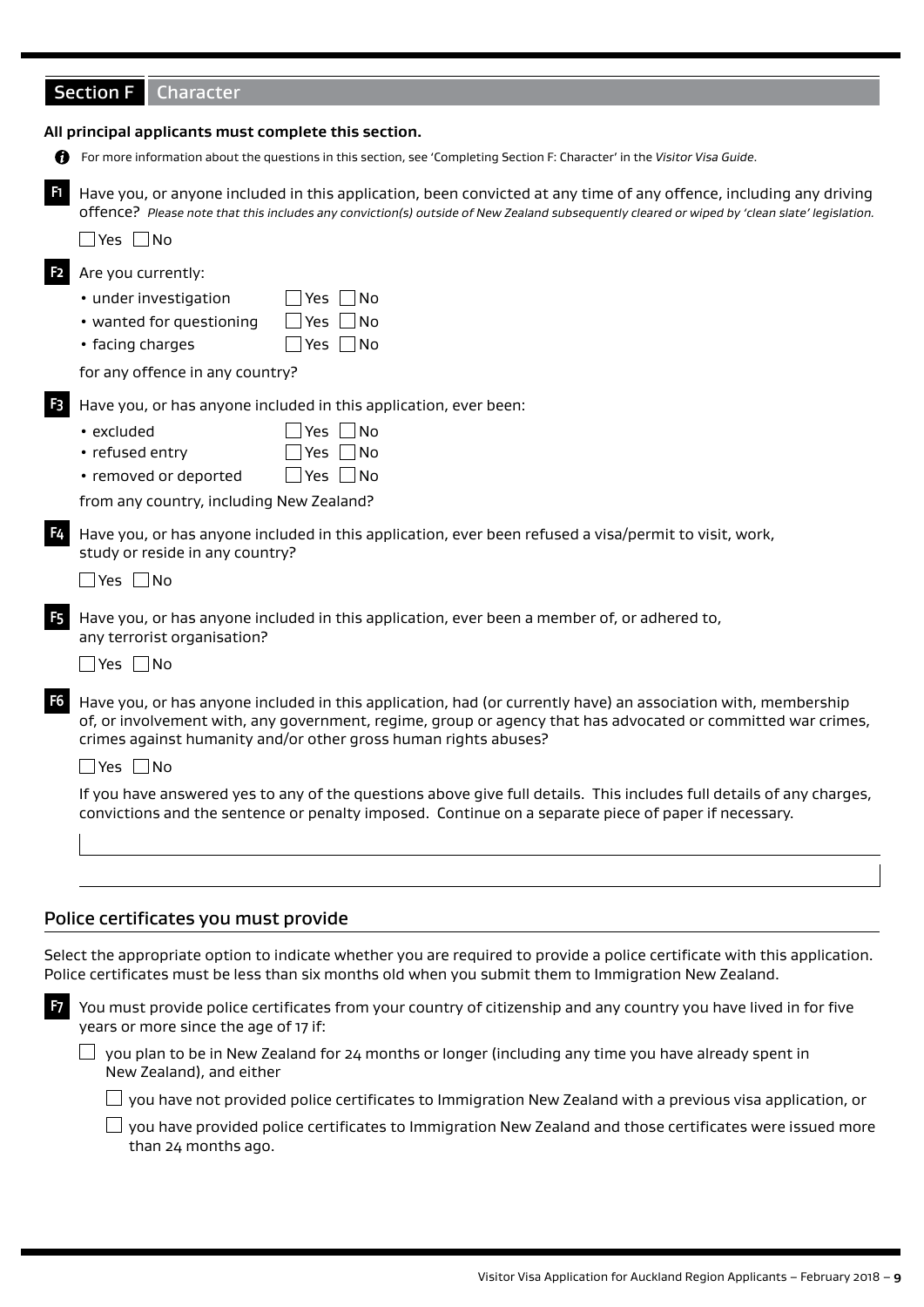**F8** You do not have to provide police certificates if:  $\Box$  you are not intending to be in New Zealand for 24 months or longer, or  $\Box$  you have already provided police certificates to Immigration New Zealand with a previous visa application and those police certificates were issued less than 24 months ago. Section G Length of visa **All principal applicants must complete this section. G1** Date you arrived in New Zealand  $\vert_{\text{D 1D 11 M 1M 12 M 13 M 2}}$ Date you want your visitor visa to be valid to  $|_{\text{DIDHM} \times \text{NTV} \times \text{N}}$ Date you will finally depart New Zealand  $|_{\mathbb{D}_1 \mathbb{D}_1 \mathbb{M} \setminus \mathbb{M}_1 \times \mathbb{M}_2 \times \mathbb{M}_3}$ **G2** What is the reason you need to stay longer in New Zealand? **G3** Is your visa application dependent on another person who is either in New Zealand or holds a visa to be in New Zealand? No *Go to Section H: Financial support while you are in New Zealand.* Yes *Indicate the relationship with the other person. Note you must provide evidence of that relationship.*  $\Box$ I am the quardian of a student visa holder.  $\Box$ I am the dependent child of a New Zealand citizen, resident or temporary visa holder.  $\Box$  Other (specify) Please provide details of the other person: Family/last name Given/first name(s) Date of birth  $\vert_{\mathbb{D} \, \vert \mathbb{D} \, \vert \, \vert \mathbb{M} \, \vert \, \mathbb{M} \, \vert \, \vert \, \forall \, \vert \, \forall \, \vert \, \forall \, \vert \, \forall}$ Section H Financial support while you are in New Zealand For more information about this section and acceptable evidence of funds, see 'Completing Section H: Financial support while you are in New Zealand' in the *Visitor Visa Guide.*

**H1** Are you using your own funds for your visit to New Zealand or are you being sponsored?

 $\Box$  Own funds – attach copies of evidence you have sufficient funds to support yourself and evidence you either have arranged travel out of New Zealand or have sufficient funds<sup>1</sup> to do so.

 $\Box$  Sponsored – attach completed sponsorship form.

<sup>1</sup> Sufficient funds for support means at least NZ\$1000 per month you intend to stay in New Zealand per person included in your application, or NZ\$400 if you have accommodation. Funds must be in your own name.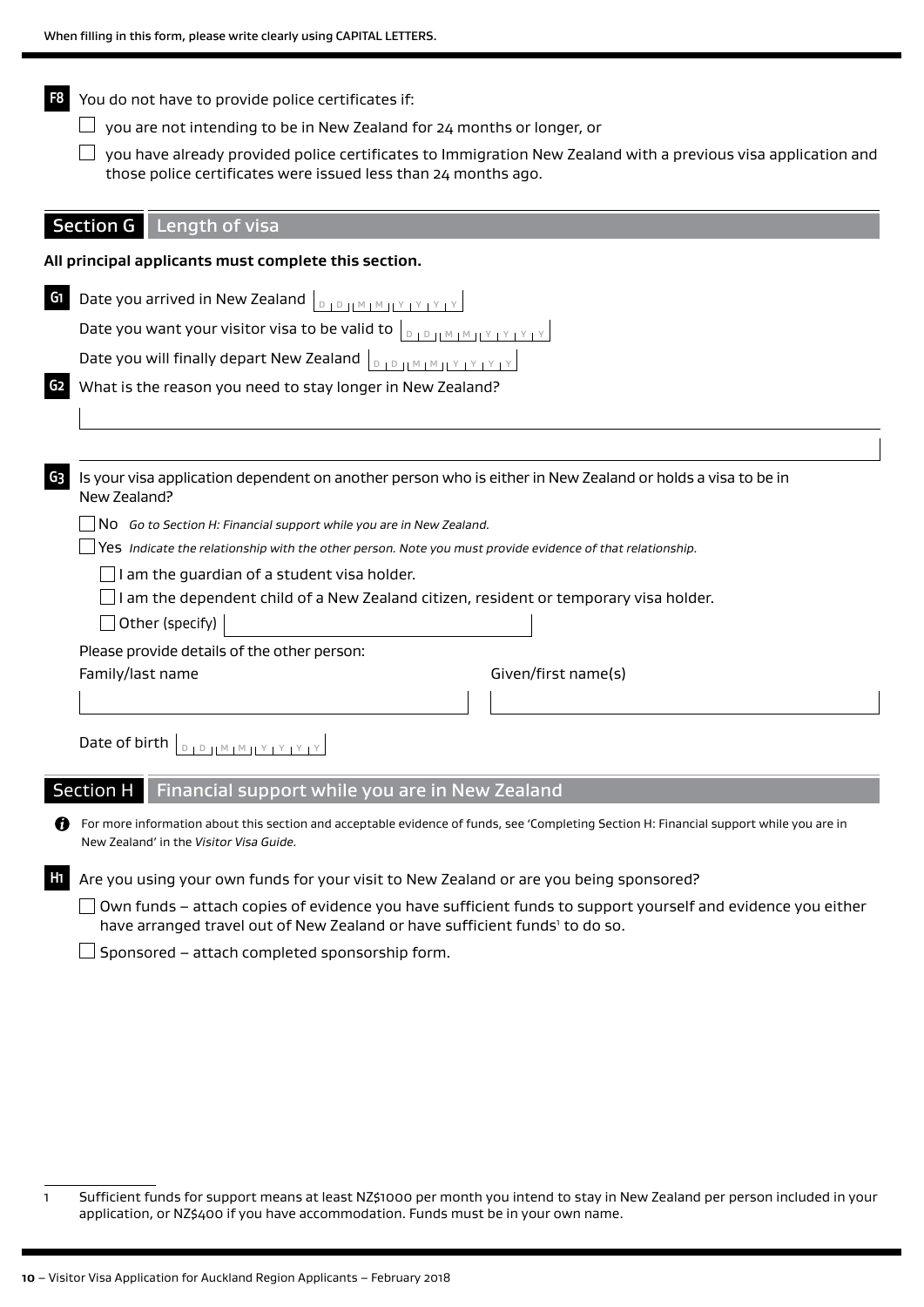### **Section I** Declaration by applicant

### **All of the people included in this application must complete this section.**

I have provided true and correct answers to the questions in this form.

I understand that if false or misleading information is submitted, my application may be declined without further warning.

I will inform Immigration New Zealand of any relevant fact or change of circumstances (including a change in my employment or partnership status) that may (i) affect the decision on my application for a visa, or (ii) affect the decision to grant entry permission based on the visa for which I am applying.

I agree to leave New Zealand before my visa expires. If I remain in New Zealand after my visa has expired, I may be deported by Immigration New Zealand.

I agree that if I am not entitled to free health care in New Zealand, I will pay for any health care or medical assistance I may require in New Zealand.

I understand that if I have received immigration advice from an immigration adviser and if that immigration adviser is not licensed under the Immigration Advisers Licensing Act 2007 when they should be, Immigration New Zealand will return my application.

If I undertake a course of study while in New Zealand, I authorise Immigration New Zealand to provide information about my immigration status to my education provider, including via the online VisaView system.

I authorise Immigration New Zealand to provide information about my health and my immigration status to any health service agency. I authorise any health service agency to provide information about my health to Immigration New Zealand.

I authorise Immigration New Zealand to make any necessary enquiries about information on this form and/or accompanying documentation. I authorise any agency whether in New Zealand or overseas, including but not limited to border or immigration agencies, education providers, financial institutions, foreign embassies, government authorities, health care providers, police or other law enforcement agencies, that holds information (including personal information) related to information on this application form and/or accompanying documentation to disclose that information to Immigration New Zealand, so that they can:

- make a decision on this application
- answer enquiries about my immigration status once my application has been decided.

If I am granted a visa with the condition that I accompany a student, I agree to live with that student. I understand that both the student and I may be liable for deportation if I do not meet this condition.

If I am granted a limited visa, I agree that I will leave New Zealand on or before the expiry date of that visa . If I do not leave New Zealand, I may be immediately deported from New Zealand without the right of appeal.

 $\Box$  I have provided all the documents required by the checklist on page 12.

| Signature of principal applicant                                                |                                                                                   | Date                               |
|---------------------------------------------------------------------------------|-----------------------------------------------------------------------------------|------------------------------------|
| Signature of partner                                                            |                                                                                   | Date<br>11 M   M   1 Y   Y   Y   Y |
| Signature of parent or guardian if principal applicant is under 18 years of age |                                                                                   |                                    |
|                                                                                 |                                                                                   | Date<br>$H^M H^M H^Y H^Y H^Y H^Y$  |
|                                                                                 | Signature of accompanying dependent children over 18 years of age (if applicable) |                                    |
| Child one                                                                       | Date $ $                                                                          |                                    |
| Child two                                                                       | <br> -<br>  צן צן צן צן וואן און פן פ<br>Date                                     |                                    |
| Child three                                                                     | Date                                                                              |                                    |
| Child four                                                                      | Date<br>$\begin{array}{c} H \cup A + A \cup A \cup A \cup A \cup A \end{array}$   |                                    |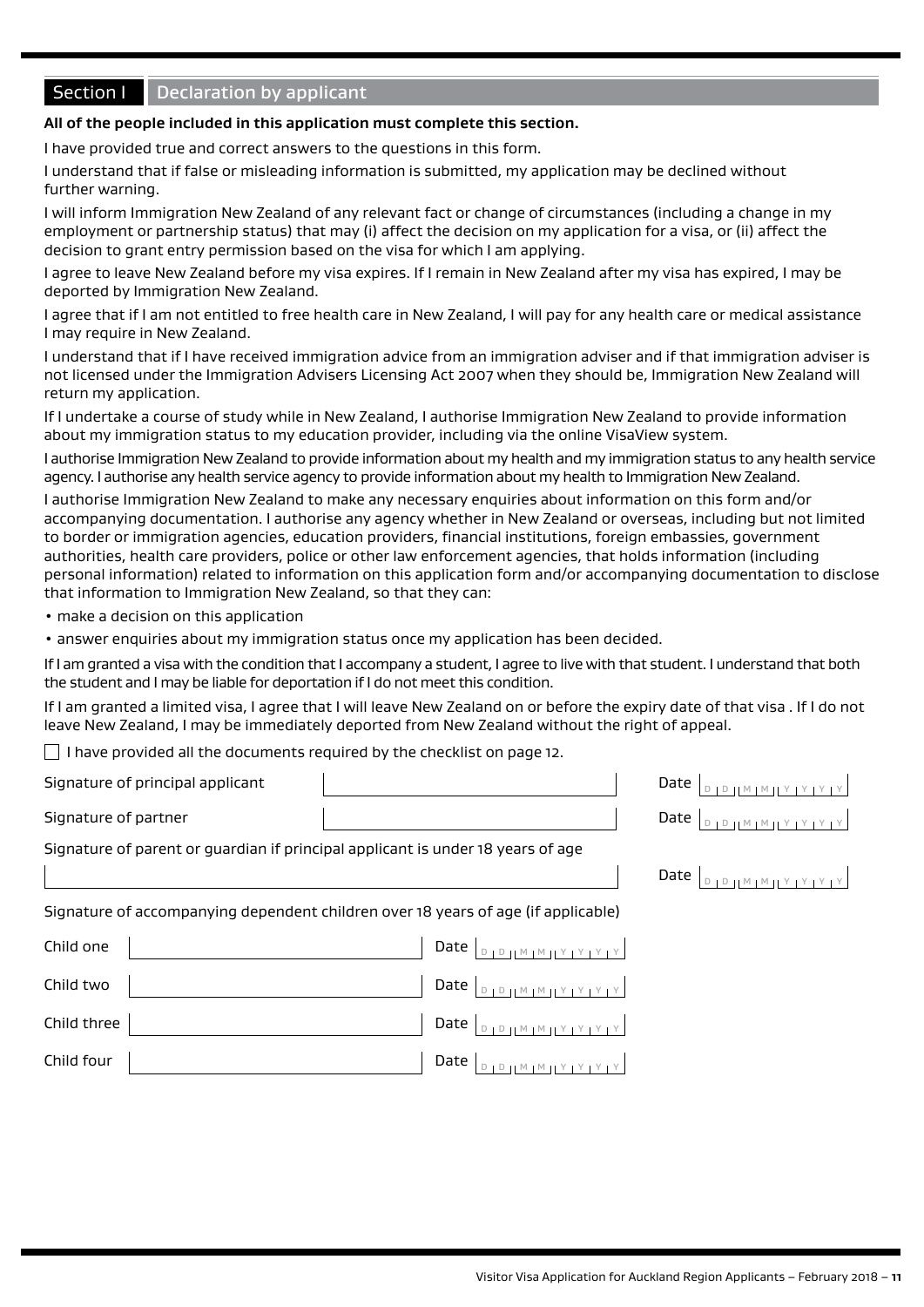### Section J Immigration adviser's details

**This section must be completed by the applicant's immigration adviser. If the applicant has authorised all advisers within an organisation to act on their behalf at B5 , only the person named at B3 must complete this section. If the applicant does not have an immigration adviser, this section does not have to be completed.**

|     | If you are a licensed adviser, please provide your licence details.<br>   full<br>$\vert$ $\vert$ provisional<br>limited List conditions specified in the register<br>Licence type                                                                                                                                                                                                                                                                                                                                                                                                                                                                                                                                                       |  |  |  |  |  |
|-----|------------------------------------------------------------------------------------------------------------------------------------------------------------------------------------------------------------------------------------------------------------------------------------------------------------------------------------------------------------------------------------------------------------------------------------------------------------------------------------------------------------------------------------------------------------------------------------------------------------------------------------------------------------------------------------------------------------------------------------------|--|--|--|--|--|
|     | Licence number $ 2, 0 $<br>Go to Section K: Declaration by person assisting the applicant                                                                                                                                                                                                                                                                                                                                                                                                                                                                                                                                                                                                                                                |  |  |  |  |  |
| 2   | If you are exempt from licensing, tick one box below to show why you are exempt from licensing then go to<br>Section K: Declaration by person assisting the applicant.                                                                                                                                                                                                                                                                                                                                                                                                                                                                                                                                                                   |  |  |  |  |  |
|     | provided immigration advice in an informal or family context only, and I did not provide the advice<br>systematically or for a fee.                                                                                                                                                                                                                                                                                                                                                                                                                                                                                                                                                                                                      |  |  |  |  |  |
|     | I have provided immigration advice in the course of my work (employed or volunteer) and that work exempts<br>me from the requirement to be licensed. Indicate the reason for your exemption below.                                                                                                                                                                                                                                                                                                                                                                                                                                                                                                                                       |  |  |  |  |  |
|     | Lawyer with current New Zealand practicing certificate $\Box$ Community Law Centre $\Box$ Citizens Advice Bureau                                                                                                                                                                                                                                                                                                                                                                                                                                                                                                                                                                                                                         |  |  |  |  |  |
|     | New Zealand Member of Parliament or staff   New Zealand public servant   Foreign Diplomatic/Consular                                                                                                                                                                                                                                                                                                                                                                                                                                                                                                                                                                                                                                     |  |  |  |  |  |
|     | ↑ See www.immigration.govt.nz/adviserlicensing for more information about who is exempt from licensing.                                                                                                                                                                                                                                                                                                                                                                                                                                                                                                                                                                                                                                  |  |  |  |  |  |
|     |                                                                                                                                                                                                                                                                                                                                                                                                                                                                                                                                                                                                                                                                                                                                          |  |  |  |  |  |
|     | <b>Section K</b><br>Declaration by person assisting the applicant                                                                                                                                                                                                                                                                                                                                                                                                                                                                                                                                                                                                                                                                        |  |  |  |  |  |
|     | the applicant by providing immigration advice, explaining, translating, or filling in the form for the applicant. If the<br>applicant does not have an immigration adviser, and no one helped the applicant to fill in this form, this section does<br>not have to be completed.<br>If you are unlicensed when you should be licensed under the Immigration Advisers Licensing Act 2007, Immigration New Zealand will return your<br>client's application. It is an offence to provide immigration advice without holding a licence. For more information, go to the Immigration Advisers<br>Authority website www.iaa.govt.nz, or email info@iaa.govt.nz or write to them at PO Box 6222, Wellesley Street, Auckland 1141, New Zealand. |  |  |  |  |  |
|     | Same as name and address given at $\left[\frac{B3}{2}\right]$ , or<br>Name and address of person assisting applicant.<br>as below.                                                                                                                                                                                                                                                                                                                                                                                                                                                                                                                                                                                                       |  |  |  |  |  |
|     | Given/first name(s)<br>Family/last name                                                                                                                                                                                                                                                                                                                                                                                                                                                                                                                                                                                                                                                                                                  |  |  |  |  |  |
|     |                                                                                                                                                                                                                                                                                                                                                                                                                                                                                                                                                                                                                                                                                                                                          |  |  |  |  |  |
|     | Organisation name (if applicable) and address                                                                                                                                                                                                                                                                                                                                                                                                                                                                                                                                                                                                                                                                                            |  |  |  |  |  |
|     |                                                                                                                                                                                                                                                                                                                                                                                                                                                                                                                                                                                                                                                                                                                                          |  |  |  |  |  |
|     | New Zealand Business Number (for New Zealand Businesses only)<br>For help search: www.nzbn.govt.nz                                                                                                                                                                                                                                                                                                                                                                                                                                                                                                                                                                                                                                       |  |  |  |  |  |
|     | Telephone (daytime)<br>Telephone (evening)                                                                                                                                                                                                                                                                                                                                                                                                                                                                                                                                                                                                                                                                                               |  |  |  |  |  |
| Fax | Email                                                                                                                                                                                                                                                                                                                                                                                                                                                                                                                                                                                                                                                                                                                                    |  |  |  |  |  |
|     | I understand that after the applicant has signed this form it is an offence for me to change or add further information,<br>or change or add any documents attached to the form, without making a statement identifying what information or                                                                                                                                                                                                                                                                                                                                                                                                                                                                                              |  |  |  |  |  |

material has been changed, added or attached and by whom. If I make these changes or additions, I must state on the form what they were, who made them and the reason they were made.

I understand that the maximum penalty for this offence is a fine of up to NZ\$100,000 and/or a term of imprisonment of up to seven years.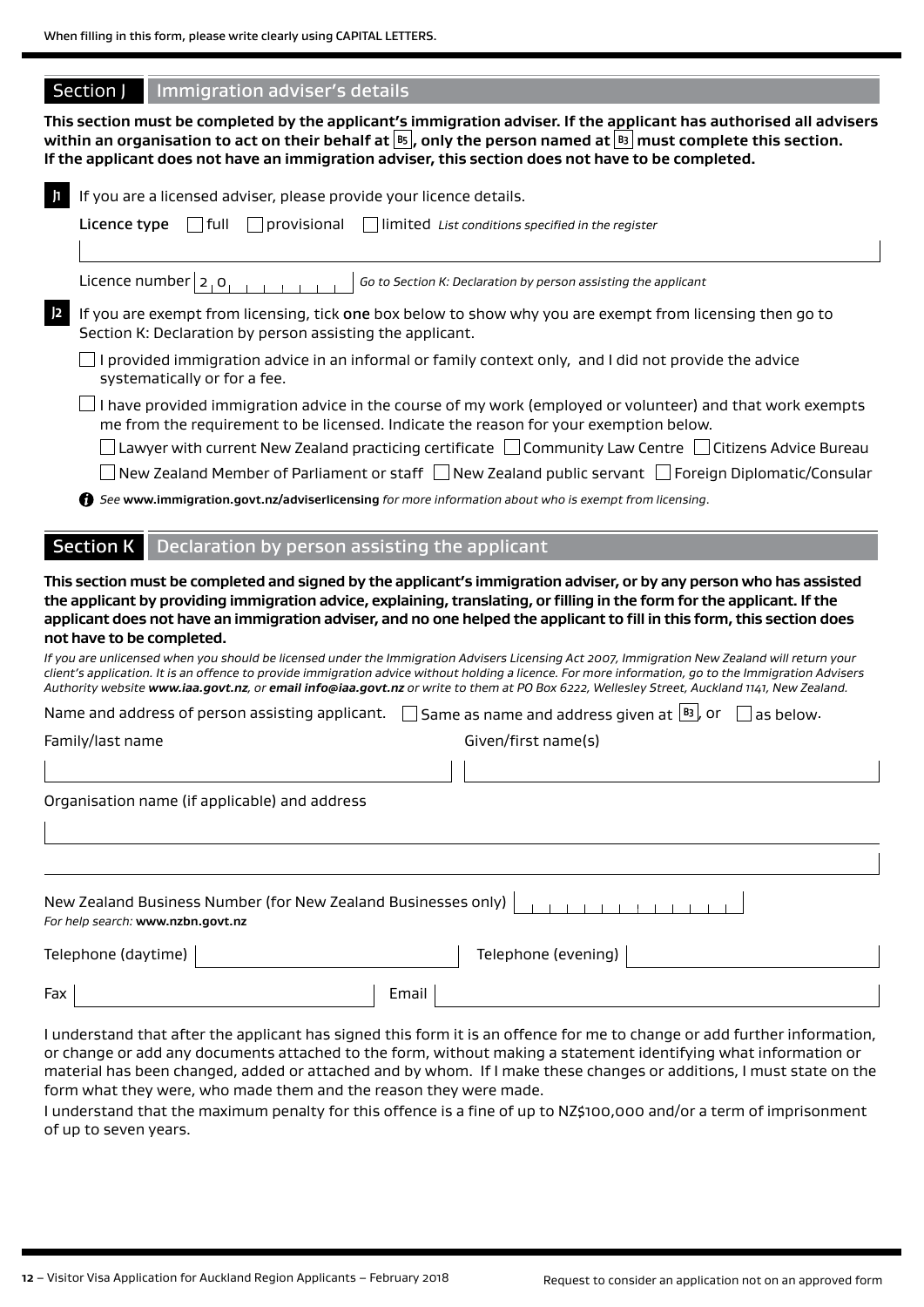I certify that the applicant asked me to help them complete this form and any additional forms. I certify that the applicant agreed that the information provided was correct before signing the declaration.

 $\Box$  I have assisted the applicant as an interpreter/translator

 $\Box$  I have assisted the applicant with recording information on the form

I have assisted the applicant in another way. *Please specify* 

 I have provided immigration advice (as defined in the Immigration Advisers Licensing Act 2007) and my details in Section J: Immigration adviser's details are correct.

Signature of person assisting  $\boxed{\phantom{a} \phantom{a} \phantom{a}}$  Date  $\boxed{\phantom{a} \phantom{a} }$  Date  $\boxed{\phantom{a} \phantom{a} }$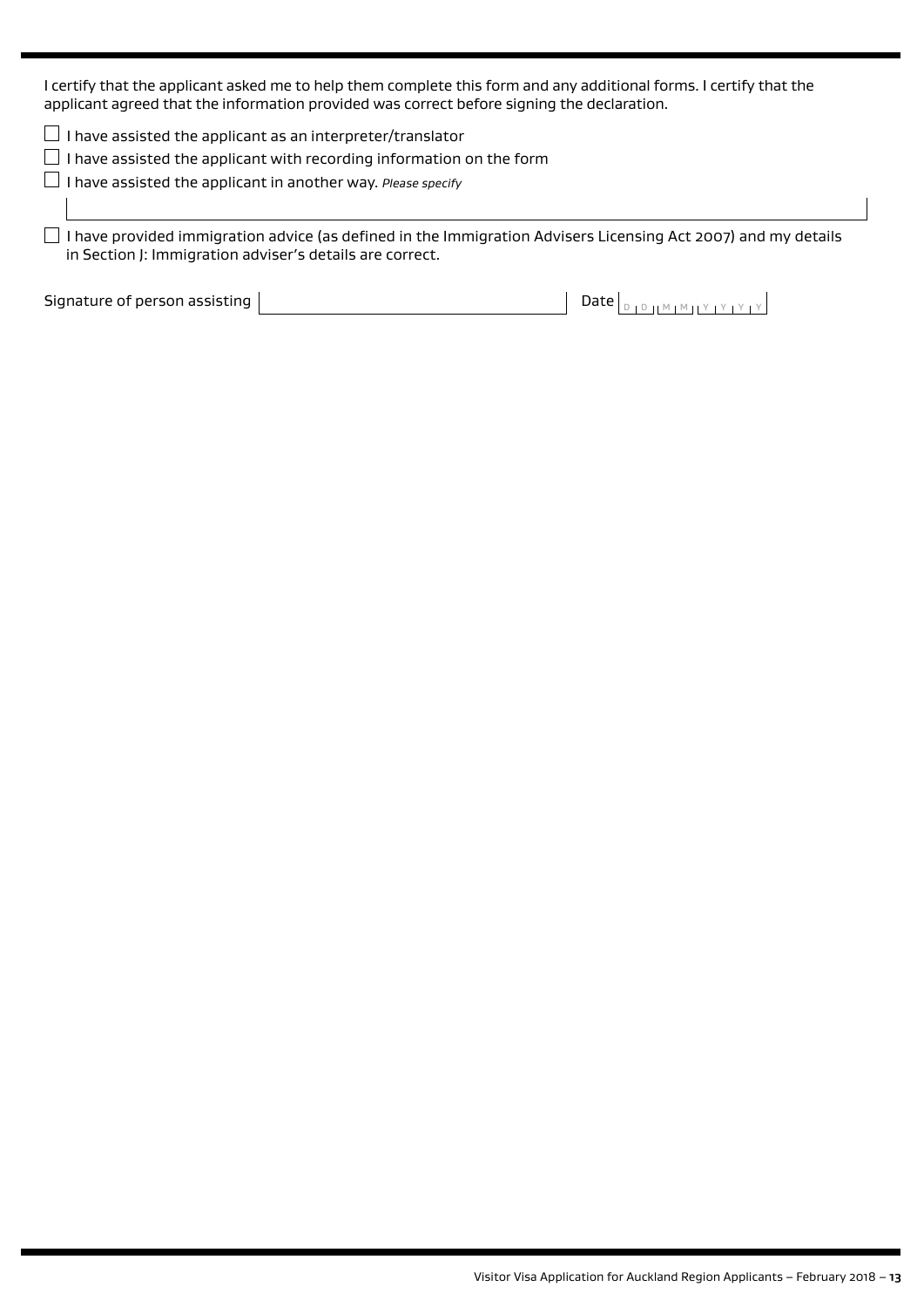| <b>Application checklist</b> |  |                                                                                                                      |                           |  |  |  |  |
|------------------------------|--|----------------------------------------------------------------------------------------------------------------------|---------------------------|--|--|--|--|
|                              |  | All applicants must provide:                                                                                         |                           |  |  |  |  |
|                              |  | Completed, signed application form.                                                                                  |                           |  |  |  |  |
|                              |  | Appropriate fee and immigration levy.                                                                                |                           |  |  |  |  |
|                              |  | Two passport-sized colour photographs for<br>everyone included in the application.                                   |                           |  |  |  |  |
|                              |  | Medical or chest X-ray certificates if required by<br>Section E: Health for everyone included in the<br>application. |                           |  |  |  |  |
|                              |  | Evidence of financial support consisting of:                                                                         |                           |  |  |  |  |
|                              |  | · a completed Sponsorship Form For Temporary<br>Entry (INZ 1025), or                                                 |                           |  |  |  |  |
|                              |  | · evidence showing you have sufficient funds in your<br>name to support yourself.                                    |                           |  |  |  |  |
|                              |  | Evidence that you have the means to leave<br>New Zealand consisting of:                                              |                           |  |  |  |  |
|                              |  | • a completed Sponsorship Form For Temporary<br>Entry (INZ 1025), or                                                 |                           |  |  |  |  |
|                              |  | • pre-purchased travel out of New Zealand, or                                                                        |                           |  |  |  |  |
|                              |  | · evidence showing you have sufficient funds in<br>your name to purchase travel out of New Zealand.                  |                           |  |  |  |  |
|                              |  | If your partner and/or dependent children are<br>included in this application:                                       |                           |  |  |  |  |
|                              |  | . evidence of your relationship with your partner<br>and evidence that you are currently living                      |                           |  |  |  |  |
|                              |  | together in a genuine and stable partnership and/<br>or                                                              |                           |  |  |  |  |
|                              |  | • evidence that you are the parent or legal guardian<br>of the children included in this application                 | y <sub>'</sub><br>is<br>b |  |  |  |  |

| Applicants for specific visa types must provide the documents listed |  |                                                                                                                                                                                                                               |  |
|----------------------------------------------------------------------|--|-------------------------------------------------------------------------------------------------------------------------------------------------------------------------------------------------------------------------------|--|
|                                                                      |  | below.                                                                                                                                                                                                                        |  |
| Applicants who are                                                   |  | Must provide                                                                                                                                                                                                                  |  |
| Tourists or<br>visiting family                                       |  | Evidence that you are a bona<br>fide visitor, for example:                                                                                                                                                                    |  |
| or friends                                                           |  | • evidence that you intend<br>to return to your home<br>country at the end of<br>your stay<br>• evidence that you are<br>genuinely visiting for the<br>purpose of holidaying,<br>sightseeing or visiting<br>family or friends |  |
| Visiting for<br>business                                             |  | Evidence of your<br>employment                                                                                                                                                                                                |  |
|                                                                      |  | Evidence of the business<br>you will undertake in<br>New Zealand                                                                                                                                                              |  |

|  | Guardians of<br>students                                                                           | Evidence that you are the<br>parent or legal guardian<br>of the student you are<br>accompanying and evidence<br>you provided care for the<br>student in your home<br>country. |
|--|----------------------------------------------------------------------------------------------------|-------------------------------------------------------------------------------------------------------------------------------------------------------------------------------|
|  | Dependent<br>children of<br>New Zealand<br>citizens,<br>residents, or<br>temporary visa<br>holders | Evidence of your<br>relationship with your<br>parent or legal guardian.                                                                                                       |
|  |                                                                                                    | If you are a dependent child<br>of an Essential Skills visa<br>holder, evidence that your<br>parent meets the minimum<br>income threshold.                                    |
|  |                                                                                                    | If you are a dependent child<br>of a Religious worker visa<br>holder, either:                                                                                                 |
|  |                                                                                                    | • evidence that your parent<br>meets the minimum<br>income threshold, or                                                                                                      |
|  |                                                                                                    | a completed Sponsorship<br>Form For Temporary Entry<br>(INZ 1025) indicating that<br>the religious organisation<br>sponsoring my parent will<br>support me.                   |

lote: Detailed information about the type of documents ou should provide in support of your application s available from the Immigration New Zealand branch where you will submit your application. Go to **www.immigration.govt.nz/contactus** and select the appropriate branch.

If your circumstances are not covered in the above list, refer to the Immigration New Zealand website, **www.immigration.govt.nz/visit**, or the Immigration New Zealand Operational Manual, **www.immigration.govt.nz/opsmanual**, for information about the documents you must provide.

### Returning your documents

Please return all documents to me by secure post at the address given at:

 $\Box$  B<sub>2</sub>  $\Box$  B3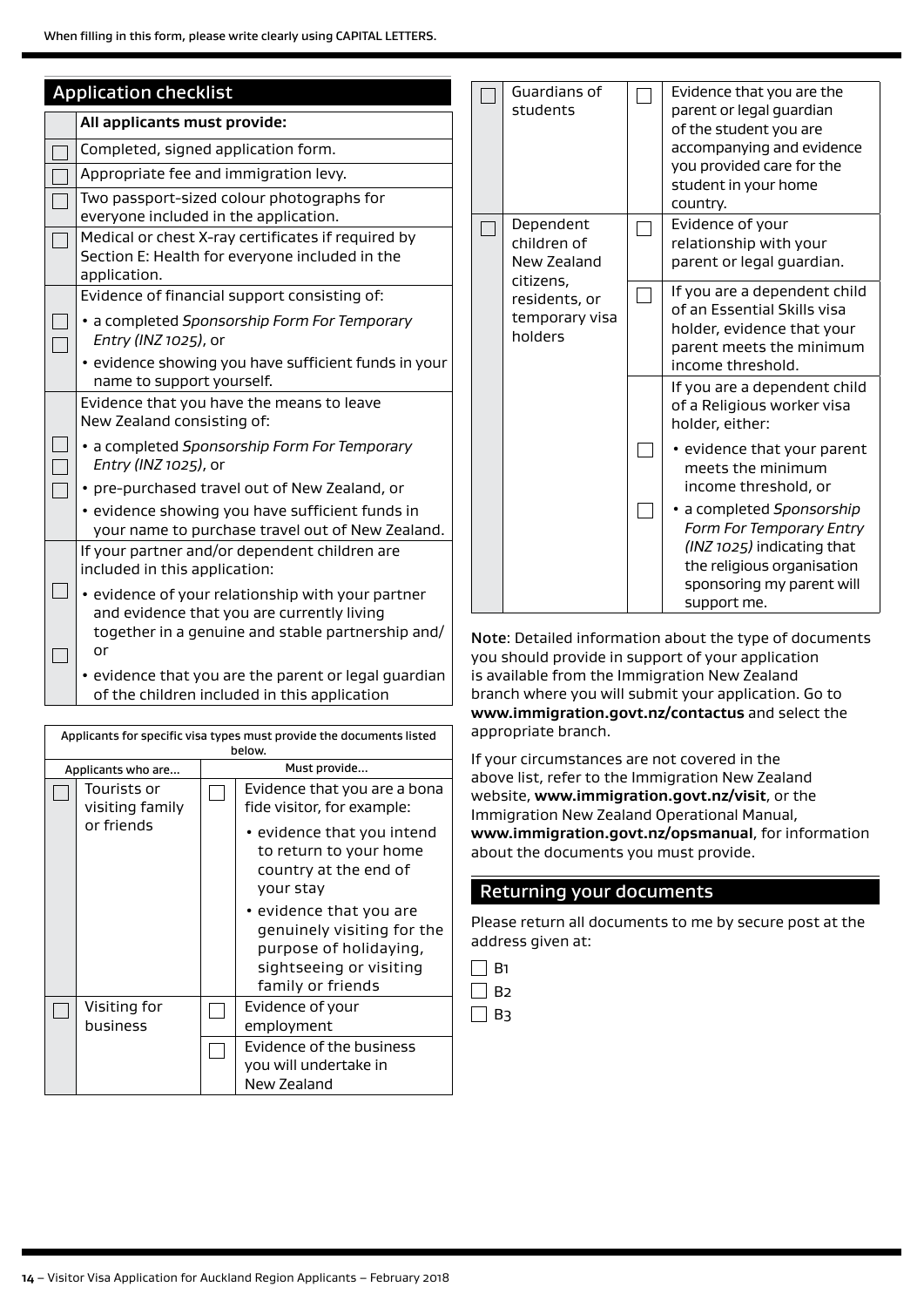### About the information you provide

### Deciding whether you are eligible for a visa

Immigration New Zealand collects the information about you on this form to decide whether you are eligible for a visitor visa. We may also use the information to contact you for research purposes or to advise you on immigration matters.

Collecting the information is authorised by the Immigration Act 2009 and the Immigration Regulations made under that Act. You do not have to provide the information, but if you do not we are likely to decline your application.

Immigration New Zealand may also share the information you have provided with other government agencies that are entitled to it by law, or with other agencies (as you have agreed in the declaration).

You can ask to see the information we hold about you and have any of it corrected if you think it is necessary.

The address of Immigration New Zealand is PO Box 1473, Wellington 6140, New Zealand. **Do not send your application to this address.**

### Other documents we may need

Sometimes we may ask for additional documents or information so that we can consider it with this application.

### Other documents you may wish to send

You may wish to send other documents or information so that we can consider it with this application. Please send photocopies only (not original documents), as these documents will not be returned to you. If we need to see an original document, you will be asked to produce it later.

### For more information

If you have questions about completing the form:

- see our website **www.immigration.govt.nz/contactus**
- telephone our call centre on 0508 558 855 (within New Zealand).

### Where to send your application

Send your application to:

PO Box 76895 Auckland Mail Centre Auckland.

Or, you can put your application in the drop box at one of our Auckland offices in Auckland, Manukau, or Henderson.

### Section P Paying your application fee and immigration levy

Please see our *Fees Guide (INZ 1028)* or our website **www.immigration.govt.nz/fees** for more information about:

- current fees and immigration levy
- payment methods.

### Your application fee and immigration levy

Amount you are paying:

Currency

Application number *(office use only)*

### Preferred methods of payment

We recommend that you use one of the following methods of payment for better security and faster processing:

 $\Box$  Bank cheque/bank draft

Credit card (choose one)

 $\Box$  Mastercard  $\Box$  Visa

*Name of cardholder*

*Card number*  $1$   $1$   $1$   $1$   $1$ 111111111111 *Expiry date*  $\Big|_{\Box \Box \Box \Box \Box \blacksquare \blacksquare \blacksquare \blacksquare \blacksquare \blacksquare \bot \vee \bot \vee \bot \vee \bot \vee \blacksquare \blacksquare}$ Signature of cardholder

### Other methods of payment*.*

**Date** D D H M M H Y J Y L Y L Y

Personal cheque. *We will hold your application for 10 working days to allow the cheque to clear.*

#### **Our New Zealand offices do not accept cash.**

**We do not accept money orders.**